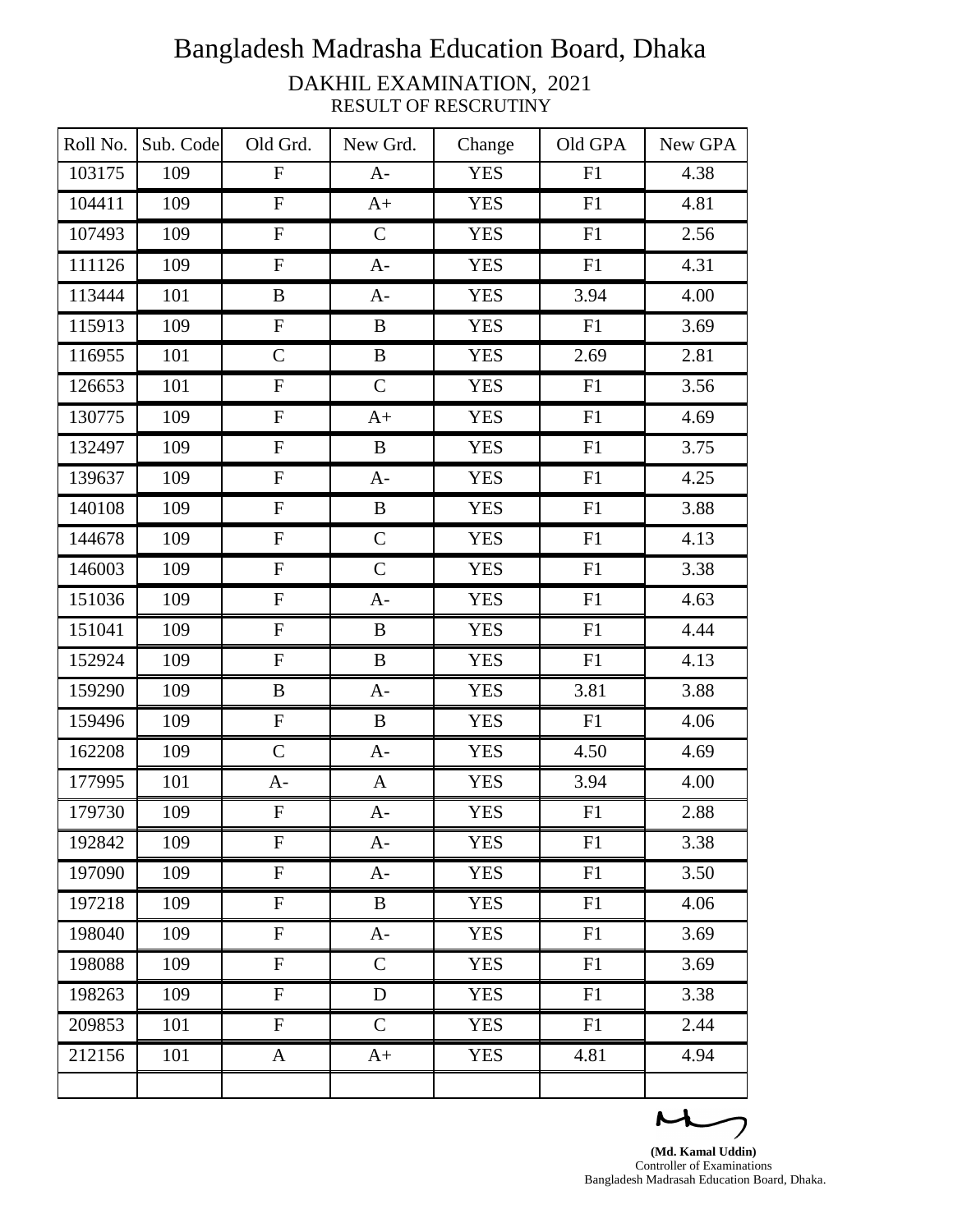| Roll No. | Sub. Code | Old Grd.                  | New Grd.     | Change     | Old GPA    | New GPA |
|----------|-----------|---------------------------|--------------|------------|------------|---------|
| 217628   | 109       | $\mathbf F$               | B            | <b>YES</b> | F1         | 2.75    |
| 218038   | 101       | B                         | $A+$         | <b>YES</b> | 4.75       | 5.00    |
| 227093   | 109       | ${\bf F}$                 | $\mathbf{A}$ | <b>YES</b> | ${\rm F}1$ | 3.69    |
| 227788   | 109       | ${\bf F}$                 | $\, {\bf B}$ | <b>YES</b> | F1         | 4.00    |
| 231119   | 101       | ${\bf F}$                 | $\bf{B}$     | <b>YES</b> | F1         | 4.06    |
| 240918   | 109       | ${\bf F}$                 | $\, {\bf B}$ | <b>YES</b> | F1         | 2.63    |
| 242723   | 109       | ${\bf F}$                 | $\, {\bf B}$ | <b>YES</b> | F1         | 3.38    |
| 244566   | 101       | ${\bf F}$                 | $A-$         | <b>YES</b> | F1         | 2.63    |
| 244906   | 101       | ${\bf F}$                 | $\mathsf{C}$ | <b>YES</b> | F1         | 2.31    |
| 252572   | 109       | $\boldsymbol{\mathrm{F}}$ | $\mathbf{A}$ | <b>YES</b> | F1         | 4.50    |
| 258446   | 101       | $A-$                      | $\mathbf{A}$ | <b>YES</b> | 4.38       | 4.44    |
| 260478   | 109       | ${\bf F}$                 | $\bf{B}$     | <b>YES</b> | F1         | 4.06    |
| 261299   | 101       | $A-$                      | $A+$         | <b>YES</b> | 4.94       | 5.00    |
| 262509   | 109       | ${\bf F}$                 | $\bf{B}$     | <b>YES</b> | F1         | 2.50    |
| 263320   | 109       | $A-$                      | $A+$         | <b>YES</b> | 4.38       | 4.56    |
| 278068   | 101       | ${\bf F}$                 | ${\bf C}$    | <b>YES</b> | F1         | 3.06    |
| 278990   | 101       | $A-$                      | $A+$         | <b>YES</b> | 5.00       | 5.00    |
| 281715   | 101       | ${\bf F}$                 | $A-$         | <b>YES</b> | F1         | 4.00    |
| 285410   | 109       | ${\bf F}$                 | $\bf{B}$     | <b>YES</b> | F1         | 3.38    |
| 295527   | 101       | $A-$                      | $\mathbf{A}$ | <b>YES</b> | 3.88       | 3.94    |
| 309856   | 109       | $\boldsymbol{\mathrm{F}}$ | $\mathsf{C}$ | <b>YES</b> | F1         | 1.50    |
| 311188   | 109       | ${\bf F}$                 | B            | <b>YES</b> | F1         | 4.31    |
| 313893   | 109       | $\mathbf F$               | $A+$         | <b>YES</b> | F1         | 4.25    |
| 321954   | 101       | $A-$                      | A            | <b>YES</b> | 4.88       | 4.94    |
| 323071   | 109       | $\mathbf F$               | $\mathbf D$  | <b>YES</b> | F1         | 3.25    |
| 324790   | 109       | ${\bf F}$                 | $\mathbf C$  | <b>YES</b> | F1         | 3.94    |
| 324946   | 109       | $\mathbf F$               | $\mathsf{C}$ | <b>YES</b> | F1         | 3.06    |
| 325697   | 109       | $\mathbf F$               | B            | <b>YES</b> | F1         | 4.38    |
| 325754   | 109       | $\mathbf F$               | $\mathbf C$  | <b>YES</b> | F1         | 3.19    |
| 328871   | 109       | ${\bf F}$                 | $\mathbf{A}$ | <b>YES</b> | F1         | 3.44    |
|          |           |                           |              |            |            |         |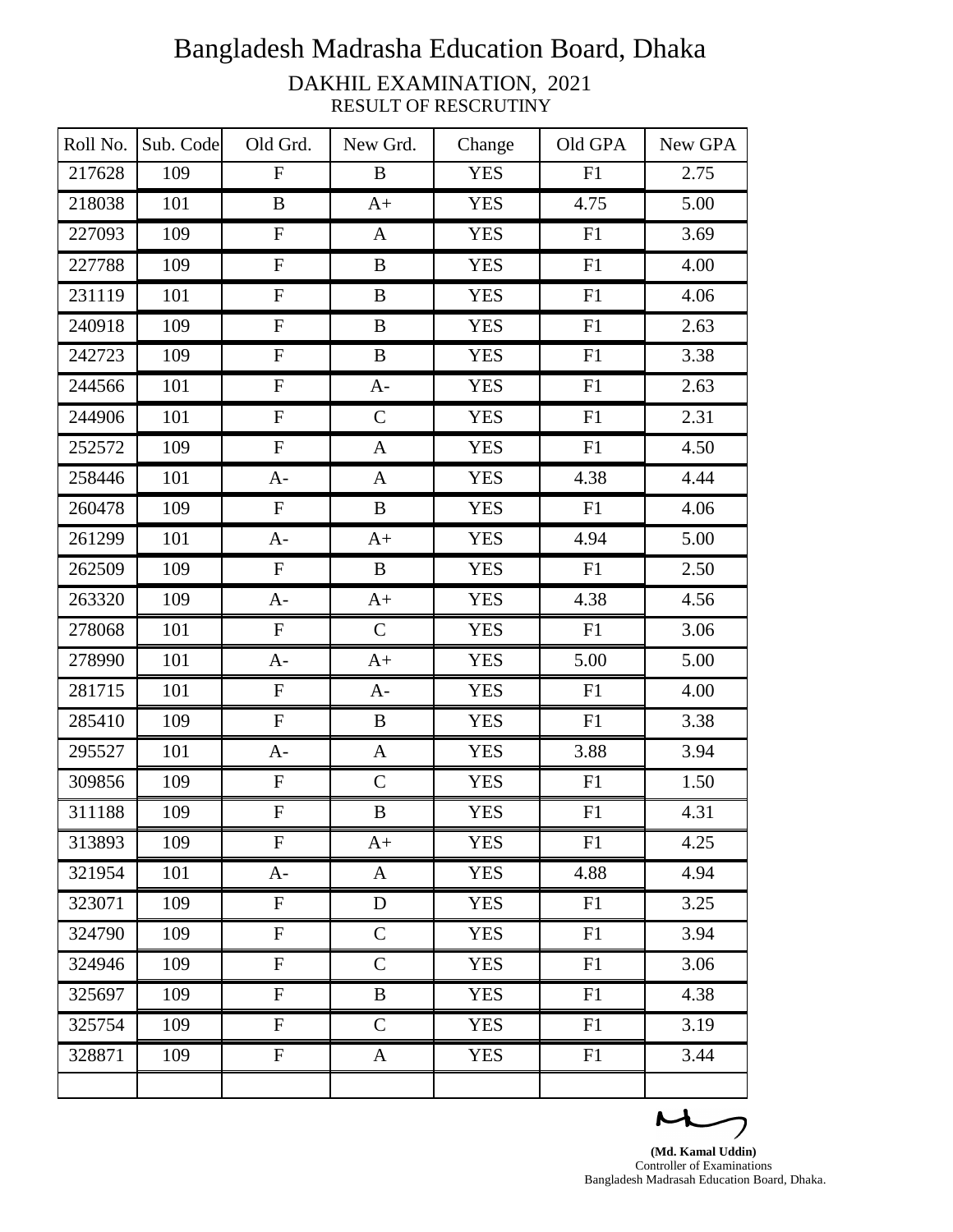| Roll No. | Sub. Code        | Old Grd.                  | New Grd.     | Change     | Old GPA         | New GPA           |
|----------|------------------|---------------------------|--------------|------------|-----------------|-------------------|
| 329093   | 109              | $\overline{\mathrm{F}}$   | $\mathsf{C}$ | <b>YES</b> | F1              | 3.06              |
| 332496   | $\overline{101}$ | $A-$                      | $\mathbf{A}$ | <b>YES</b> | 3.69            | 3.75              |
| 332501   | 101              | $A-$                      | $\mathbf{A}$ | <b>YES</b> | 3.88            | 3.94              |
| 335737   | 109              | $\overline{F}$            | $\, {\bf B}$ | <b>YES</b> | F1              | 3.44              |
| 400440   | 101              | $A-$                      | $\mathbf{A}$ | <b>YES</b> | 3.94            | $\overline{4.00}$ |
| 400487   | 130              | ${\bf F}$                 | $A+$         | <b>YES</b> | F1              | 4.83              |
| 400728   | 131              | $\overline{F}$            | $A-$         | <b>YES</b> | F1              | 4.06              |
| 401506   | 101              | $\mathbf{A}$              | $A+$         | <b>YES</b> | 4.94            | 5.00              |
| 402126   | 130              | ${\bf F}$                 | $A+$         | <b>YES</b> | F1              | 4.22              |
| 402592   | 130              | $\boldsymbol{\mathrm{F}}$ | A            | <b>YES</b> | F1              | 4.28              |
| 404134   | 130              | $\overline{F}$            | $\mathbf{A}$ | <b>YES</b> | ${\rm F}1$      | 3.28              |
| 407438   | 130              | $A-$                      | $A+$         | <b>YES</b> | 5.00            | $\overline{5.00}$ |
| 409722   | 130              | ${\bf F}$                 | $\mathbf{A}$ | <b>YES</b> | F1              | 3.28              |
| 413676   | 130              | ${\bf F}$                 | $\mathbf{A}$ | <b>YES</b> | F1              | 4.33              |
| 414076   | 130              | $\overline{F}$            | $A-$         | <b>YES</b> | $\overline{F1}$ | 4.56              |
| 414777   | 101              | $\mathbf{A}$              | $A+$         | <b>YES</b> | 4.44            | 4.56              |
| 417386   | 130              | ${\bf F}$                 | $A-$         | <b>YES</b> | F1              | 5.00              |
| 417824   | 130              | ${\bf F}$                 | $A-$         | <b>YES</b> | F1              | 3.50              |
| 418750   | 130              | $\overline{F}$            | $\mathbf{A}$ | <b>YES</b> | F1              | 4.56              |
| 419324   | 130              | $\overline{F}$            | $A-$         | <b>YES</b> | F1              | 3.78              |
| 425091   | 130              | $A-$                      | $A+$         | <b>YES</b> | 5.00            | 5.00              |
| 425656   | 130              | $\overline{F}$            | $\mathbf{A}$ | <b>YES</b> | F1              | 3.89              |
| 425657   | 130              | $\overline{F}$            | $A+$         | <b>YES</b> | F1              | 5.00              |
| 425658   | 130              | $\overline{F}$            | $\mathbf{B}$ | <b>YES</b> | F1              | 4.89              |
| 425659   | 130              | ${\bf F}$                 | $A-$         | <b>YES</b> | F1              | 4.67              |
| 425660   | 130              | ${\bf F}$                 | $A-$         | <b>YES</b> | F1              | 4.94              |
| 426631   | 130              | A                         | $A+$         | <b>YES</b> | 5.00            | 5.00              |
| 427611   | 130              | $\mathbf{A}$              | $A+$         | <b>YES</b> | 4.67            | 4.78              |
| 428224   | 130              | ${\bf F}$                 | $A+$         | <b>YES</b> | F1              | 3.83              |
| 428337   | 101              | $\mathbf{A}$              | $A+$         | <b>YES</b> | 5.00            | 5.00              |
|          |                  |                           |              |            |                 |                   |